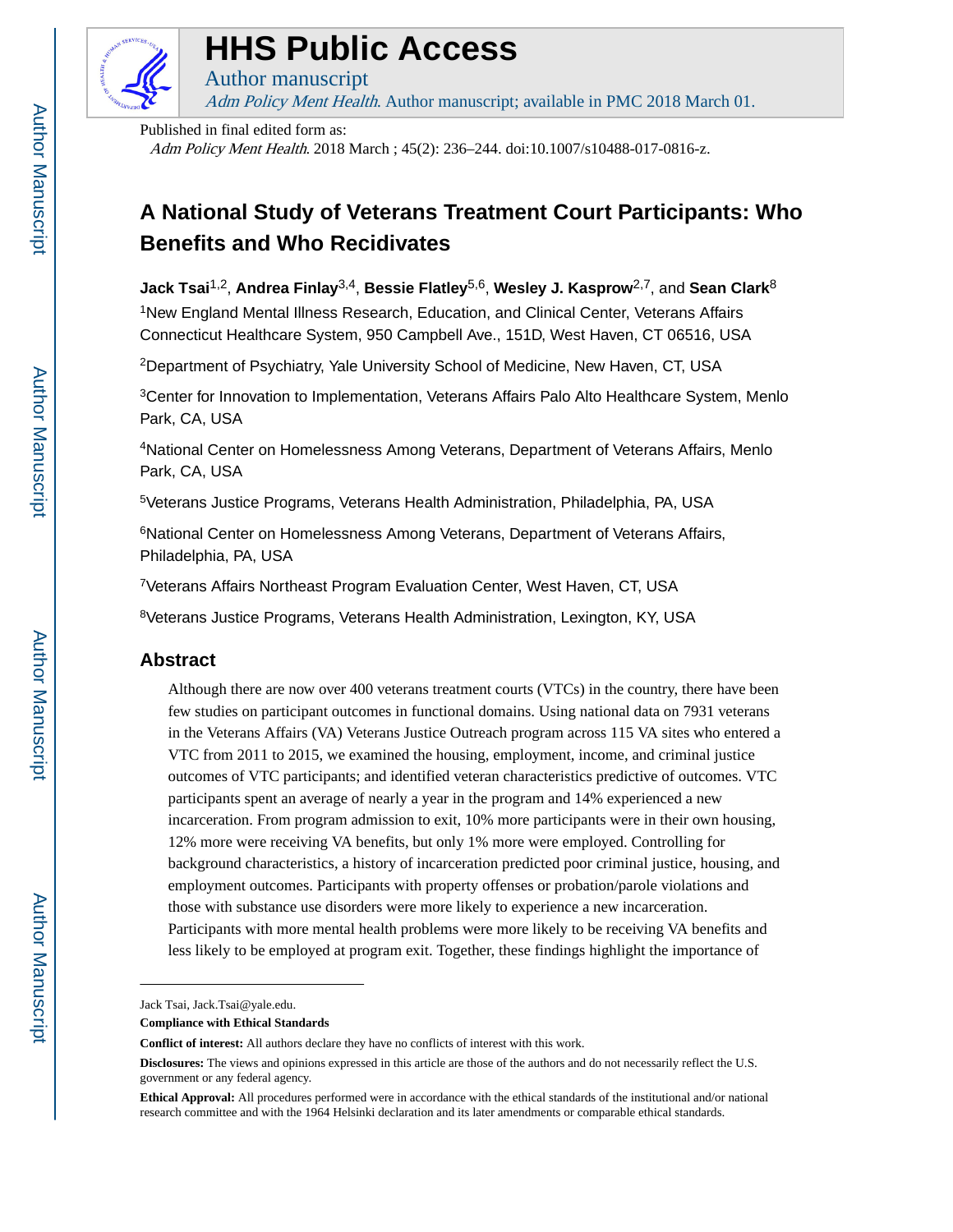proper substance abuse treatment as well as employment services for VTC participants so that they can benefit from the diversion process.

#### **Keywords**

Treatment courts; Veterans; Homelessness; Criminal justice; Incarceration

## **Introduction**

Veterans treatment courts (VTCs) are one of the fastest growing specialty courts types in the U.S. with over 461 VTCs currently existing nationally (Flatley et al. 2017). Modeled after mental health and drug courts, VTCs were established to address the needs of U.S. veterans facing criminal charges and divert them from incarceration (Russell 2009). VTCs have the potential to reduce rates of incarceration among veterans who constitute 8% of all inmates in state and federal prison and local jails (Bronson et al. 2015).

VTCs operate independently of the Department of Veterans Affairs (VA), but are supported by the VA's Veterans Justice Outreach (VJO; U.S. Department of Veterans Affairs 2015) program, which provides direct outreach, assessment, and case management for criminal justice-involved veterans. VJO staff dedicate much of their work to liaising with local justice system partners and coordinating care for veterans in VTCs. VJO staff work with courts to determine whether veterans meet court eligibility criteria, and then provide ongoing support to connect enrolled participants to treatment in the VA healthcare system and/or other community health systems, as mandated by the judge to fulfill court requirements.

Eligibility criteria for VTCs vary across jurisdictions (Baldwin 2015a; McGuire et al. 2013). For example, a recent inventory of 461 operational VTCs across the U.S. found that 66% of courts will accept veterans with either misdemeanor or felony charges, but the remaining courts restrict participation to misdemeanor only (20%) or felony only (14%) (Flatley et al. 2017). The inventory also found that 62% of courts will consider all violent offenses when determining veteran court eligibility, however, 18% of courts will not consider violent charges other than domestic violence, and 4% of courts will consider violent offenses at the exclusion of domestic violence. The remaining 16% of courts do not accept violent offenses.

While court eligibility criteria may differ, all VTCs follow a similar framework. Veterans facing criminal charges who meet court admission requirements are provided the opportunity to avoid incarceration and receive a reduced sentence and/or have charges dropped once they successfully complete an individualized treatment program (Clark et al. 2010). Judges supervise veterans, and operations are managed by an interdisciplinary court team including representatives from the District Attorney and public defender's offices, probation officers, treatment providers, court administrators, VJO staff, and a mentor coordinator who matches veterans to a volunteer veteran mentor.

The effectiveness of VTCs on various outcomes, including recidivism, housing, employment, and health is unclear, and comprehensive analyses of VTC outcomes is lacking. One local study of over 250 veterans found that overall, there was no significant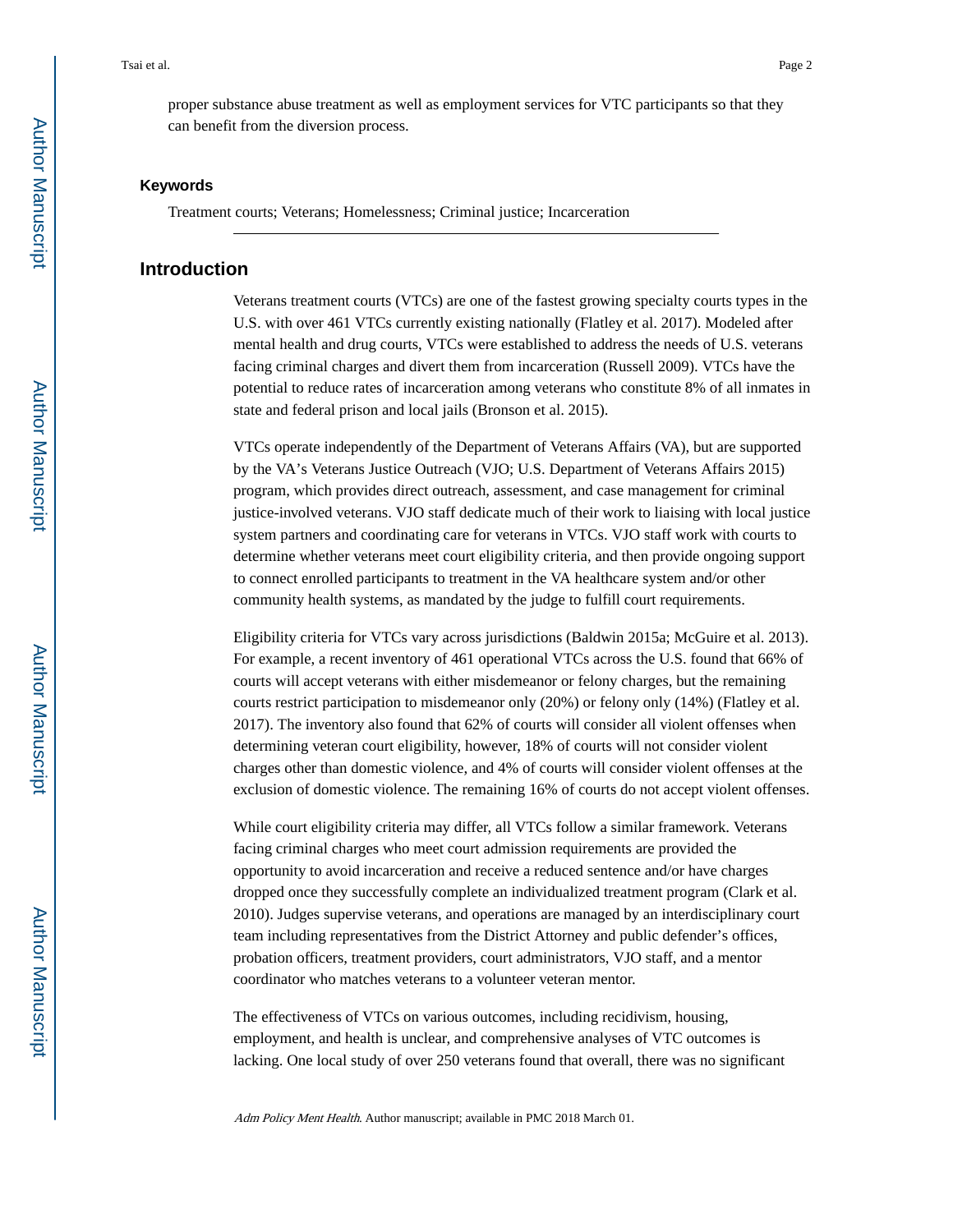difference in recidivism among VTC participants and traditional court participants (Hartley and Baldwin 2016). However, further analysis revealed that VTC participants who completed the VTC program, as opposed to those who dropped out of the program, did have consistently lower recidivism rates than traditional court participants across multiple time periods. A national study of over 22,000 veterans in the VJO program found that VTC participants had better housing and employment outcomes as compared to other criminal justice-involved veterans. However, VTC participants were also more likely to have new incarcerations, possibly due to the increased monitoring that occurs in VTCs (Tsai et al. 2016). Finally, one small study of 86 veterans enrolled in VTCs showed that VTC participants experienced improvements in mental health, overall functioning, and social connectedness over 12 months (Knudsen and Wingenfeld 2016). It is important for the discourse on the effectiveness VTCs to continue to examine these other life domains, such as housing, employment, and public benefits, as they are crucial for long-term recovery and permanent exit from the criminal justice system.

Using data on a national sample of over 7000 VTC participants, we sought to (1) describe the housing, employment, income, and criminal justice outcomes of VTC participants; and (2) identify veteran characteristics predictive of these various outcomes. The results provide information about national outcomes and predictors in VTCs to guide continued development of VTCs to help criminal justice-involved veterans exit the criminal justice system.

# **Methods**

National VJO program data were extracted from the VA's Homeless Operations Management and Evaluation System (HOMES). The VJO program consists of specialists who serve veterans involved in the criminal justice system to avoid the unnecessary criminalization of mental illness and extended incarceration by ensuring timely access to VA services as clinically indicated (U.S. Department of Veterans Affairs 2015). At program admission, VJO specialists record whether veterans are entered into a VTC, which is defined as a separately designated veterans court or a veteran docket in a mental health, drug, or criminal court. The current study used data on all 7931 veterans in the VJO program across 115 associated VA sites who entered a VTC from March 2011 to November 2015 and who had exited the program. The original data included 5% duplicate veteran cases, which were randomly removed so the study sample included only unique veterans. The data were extracted from a just-in-time database, so we included all veterans who provided program exit data but did not include those veterans who had not exited at the time of data extraction.

#### **Measures**

VJO specialists conducted in-person assessment interviews with veterans enrolled in the VJO program at admission and exit using structured forms. The date of program admission and exit is documented, which allows calculation of length of time in the program.

**Background Characteristics—**At program admission, VJO specialists collected information on sociodemographic characteristics, military service history, physical and mental health, and incarceration history. Combat exposure was assessed by asking veterans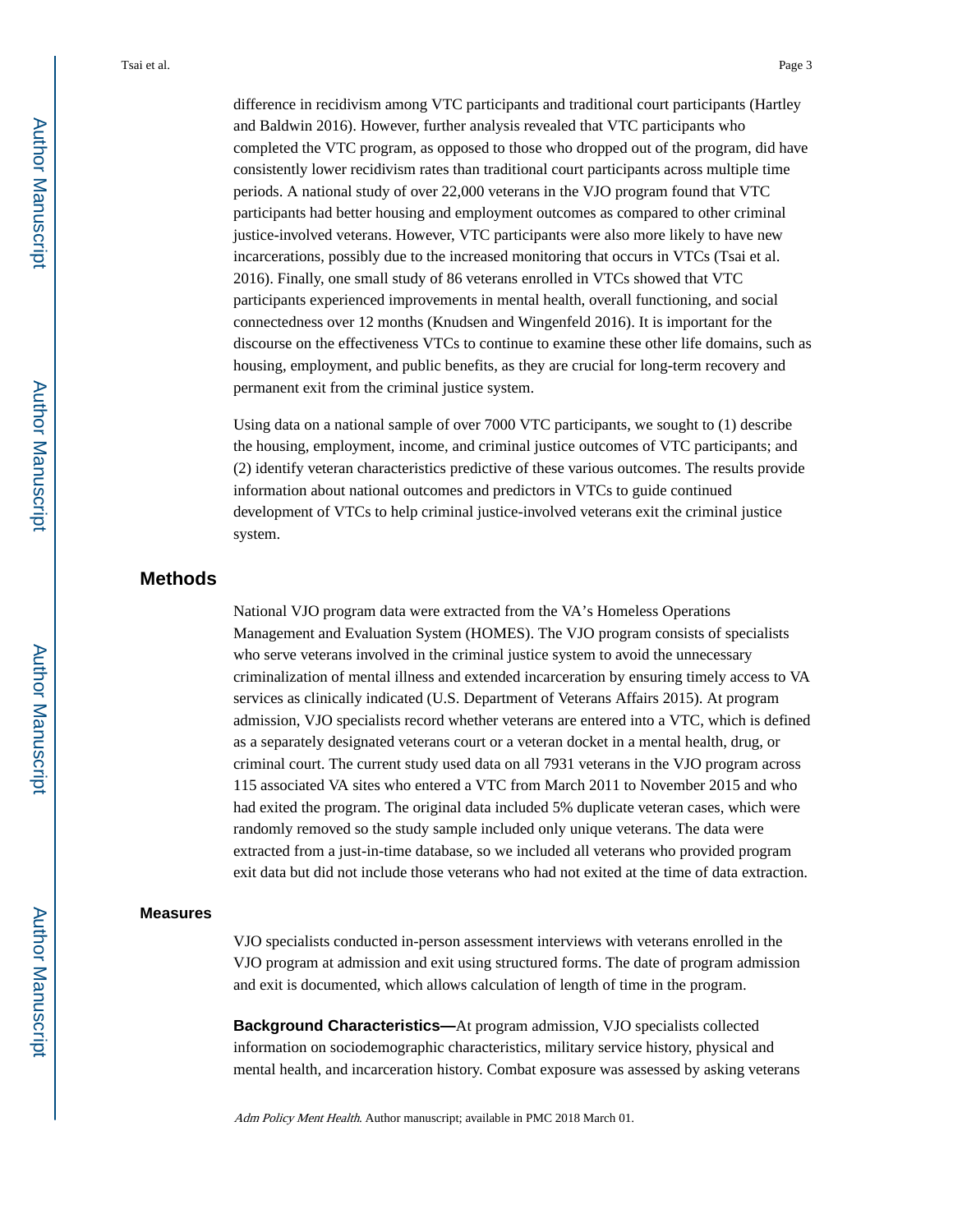whether they ever received hostile or friendly fire in a combat zone. Incarceration history was assessed by asking veterans the amount of total time they have spent in jail or prison during their lifetime, which was categorized as none, 1 year or less, or more than 1 year.

**Legal Status—**At program admission, VJO specialists document the type of offense(s) the veteran is facing, including violent offenses (e.g., manslaughter, sexual assault, robbery), property offenses (e.g., burglary, motor vehicle theft, vandalism), drug offenses (e.g., possession, trafficking), public order offenses (e.g., weapons offense, public intoxication, disorderly conduct), probation/parole violations, or some other offense. VJO specialists also record whether the veteran is involved in a Driving Under the Influence (DUI) offense, domestic dispute, or has arrearage or delinquency problems with child support orders. Multiple offenses are recorded for some veterans. At program exit, VJO specialists document the number of jail sanctions (i.e., noncompliance with the treatment program or any infractions are reported to the judge who imposes sanctions, such as brief incarceration), and arrests and incarcerations for new offenses during a veteran's time in the program.

**Health Status—**At program admission, medical history was assessed by asking veterans whether a doctor or nurse has ever told them they had any of a list of ten conditions (e.g., heart disease, diabetes), which was summed for a total score. During assessment interviews, VJO specialists made a preliminary assessment of veterans' mental health and substance abuse diagnoses based on their clinical judgement, veteran self-report, and review of any existing medical records. These diagnoses included alcohol use disorder, drug use disorder, schizophrenia, other psychotic disorder, bipolar disorder, military or non-military related posttraumatic stress disorder, anxiety disorder, and affective disorder. Veterans were also asked whether they have ever been psychiatrically hospitalized.

**Public Benefits—**At program admission and exit, veterans were asked whether they were receiving any VA financial benefits (i.e., service-connected disability payments or nonservice connected pension). Veterans were also asked whether they received any non-VA financial benefits (e.g., Supplemental Security Income, Social Security Disability Income, welfare) in the past month.

**Housing and Employment—**At program admission, veterans were asked where they stayed the past night and each of the past 30 nights, which were collapsed into five categories: own place (own or rented apartment or house), someone else's place (family or friend's house or apartment), residential treatment/transitional housing (VA or non-VA residential treatment, domiciliary, transitional housing, or hotel), institution (hospital, prison, or jail), or homeless (shelter, outdoors, or automobile). At program exit, veterans were asked about their current housing in the same categories, which was dichotomized as in own housing or not.

At program admission, veterans were asked about their employment history in the past 3 years which was coded as employed (i.e., part- or full-time employment), unemployed, in vocational rehabilitation (i.e., VA work program, vocational training), or disabled/retired. Veterans were also asked about the number of days they worked in the past month which was used to categorize their employment status at program admission. At program exit,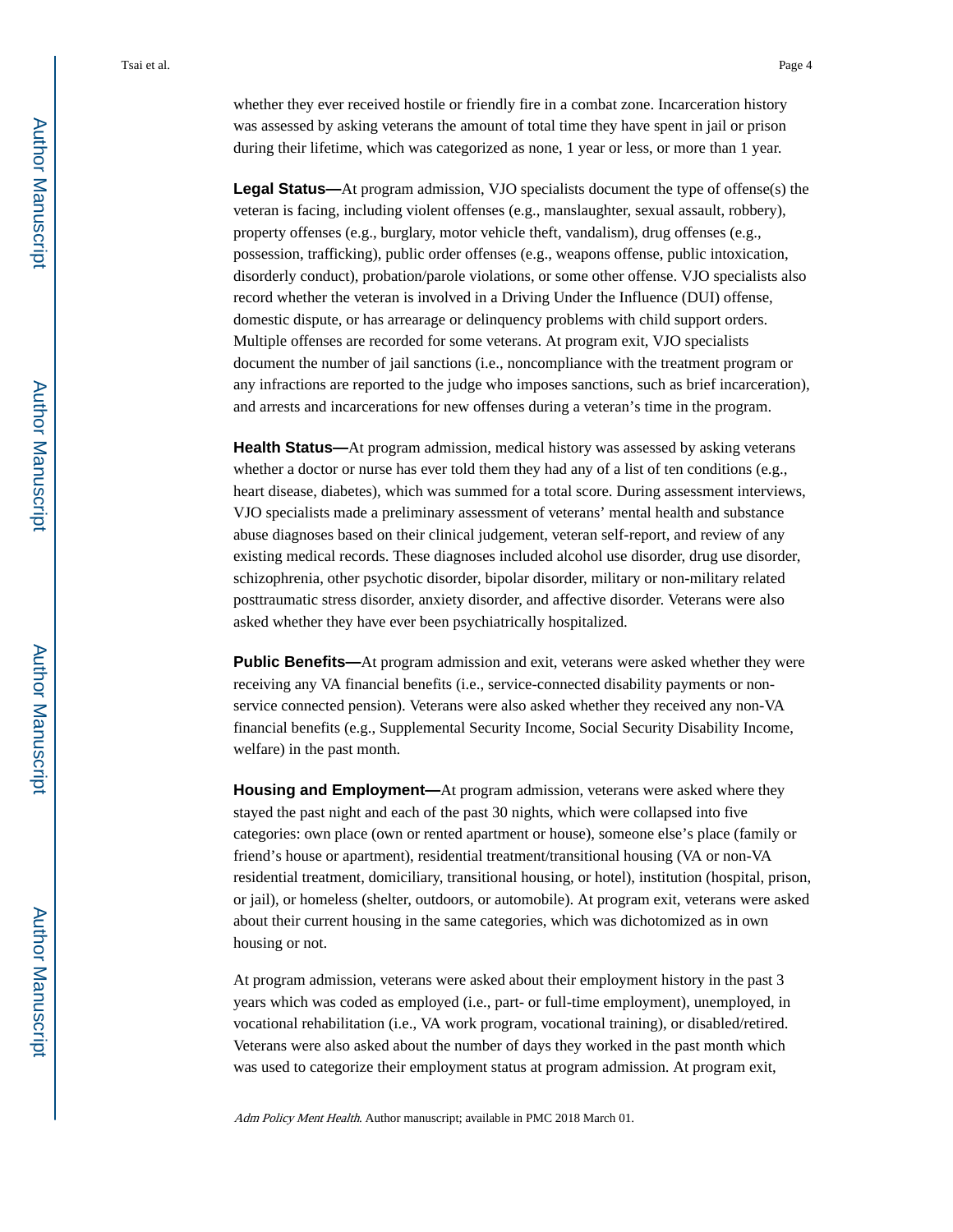veterans were asked about their employment status and any full/part-time employment was coded as employment.

#### **Data Analysis**

First, we used descriptive statistics and frequency analyses to describe participants' sociodemographic, military, psychosocial, legal, and health characteristics at program admission as well as their housing, employment, benefits, and criminal justice outcomes at program exit. Second, we used generalized linear mixed modeling (GLMM) to examine the association between program admission characteristics and outcomes at program exit. A logit link with a binomial distribution was specified for the GLMM. In the first set of GLMM, we examined background characteristics-sociodemographic, military, and psychosocial characteristics-as predictors of outcomes. Predictor variables were entered as fixed effects (or known as "specific intercepts" in the health services research literature). Site  $(n = 115$  associated VA facilities) was entered as a random effect so the LGMM incorporated site specific random effects and accounted for clustering of outcomes within site or site-specific mean differences. Given the large sample size and number of tests, we set the significance level at a more stringent  $\alpha = .01$  and calculated odds ratios with 99% confidence intervals. In a second set of models, we entered health and legal variables after controlling for background characteristics as predictors of outcomes. The reason for having this second set of models was to understand the unique health and legal variables predictive of outcomes beyond background characteristics as VTCs presumably operate based on various procedures related to health and legal issues.

There was less than 3% missing data among all independent variables and all linear mixed modeling used list-wise deletion. GLMM has an assumption that site-specific random effects are not correlated with other included covariates which is reasonable to assume in our study because we used a sample from a large number of sites and there are no systematic patterns across sites on participant characteristics or court operations. Additionally to examine potential multicollinearity issues, correlational analyses revealed there were no correlations above r= |.25| between any independent variables.

# **Results**

#### **Participant Characteristics**

As shown in Table 1, the majority of VTC participants were White, unmarried, male, in their 40s, with at least a high school education, and a monthly income above \$1000. Notably, over one-third of participants reported serving in Iraq/Afghanistan. Less than half of participants reported receiving any VA or non-VA financial benefits at program admission. In terms of psychosocial status, many veterans were unstably housed and less than half reported they were living in their own housing at time of program admission. Additionally, less than half had been employed in the past 3 years. In terms of legal status, well over three-quarters of participants had an incarceration history and they were facing a range of current offenses at program admission with the most common offenses being public order offenses, driving under the influence offenses, and drug offenses. In terms of health status, over half of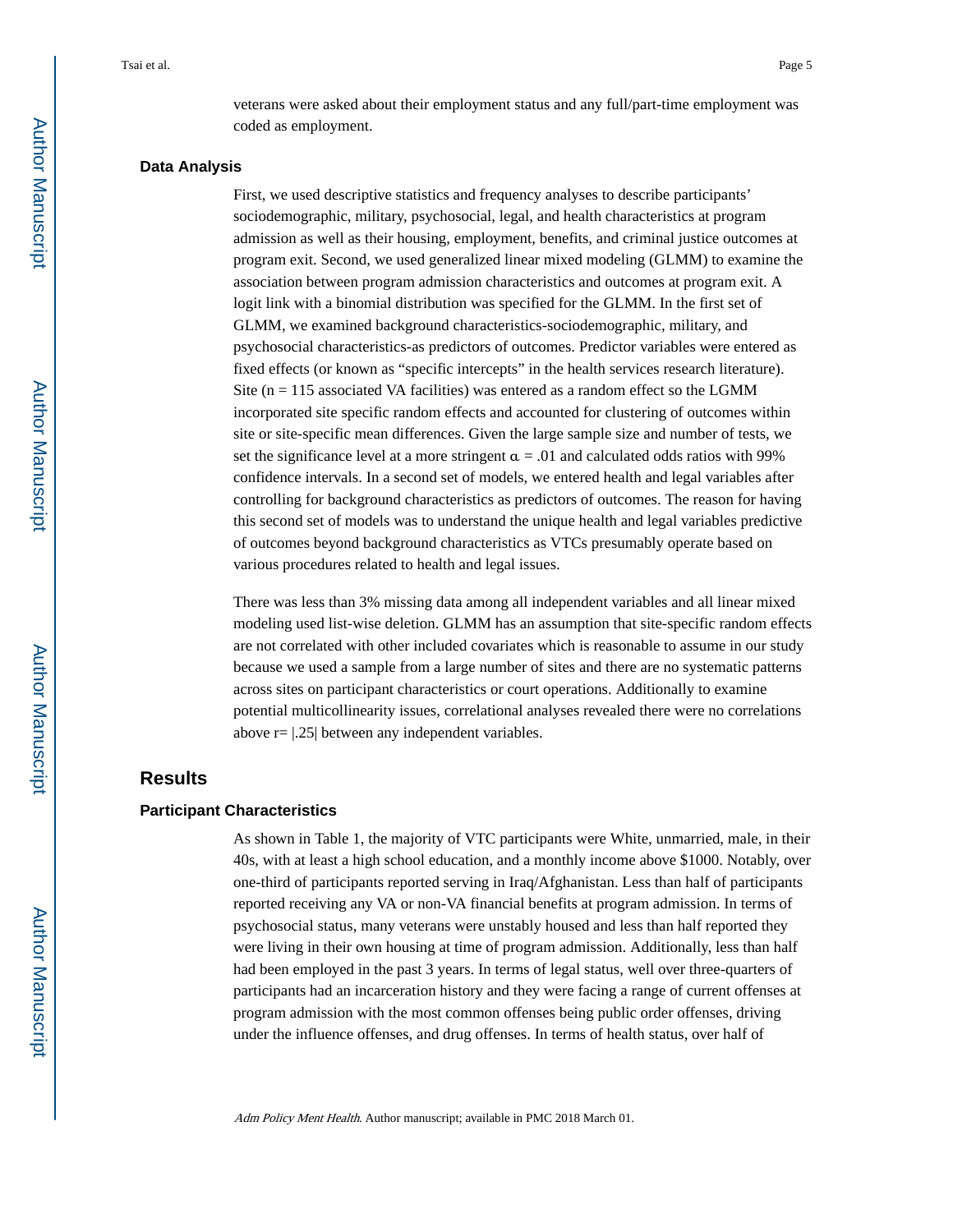veterans reported symptoms indicative of substance use disorders and over one-third for posttraumatic stress disorder.

#### **Outcomes**

Table 2 describes the outcomes of VTC participants at program exit. Participants stayed an average of 11 months in the program. At program exit, 58% of participants were in their own housing at program exit (compared to 48% at program admission); 28% were employed at program exit (compared to 27% at admission); 50% were receiving VA benefits at program exit (compared to 38% at admission); and 9% were receiving non-VA benefits compared to 18% at admission. Importantly, about one-fifth received any jail sanctions and about 14% experienced any new incarcerations while in the program.

Changes in housing, employment, and benefits from program admission and exit are examined in Table 3. Most participants exited the program in the same situation they entered (e.g., in own housing at program admission and exit). However, it is notable that 39% of veterans who were not in their own housing at program admission obtained their own housing at program exit and 29% who were initially not receiving VA benefits were receiving VA benefits at program exit. Additionally, 38% who were employed were no longer employed at program exit and 59% who were receiving non-VA benefits were no longer receiving non-VA benefits at program exit.

# **Predictors of Outcomes**

Table 4 describes the results of multivariable analyses examining background characteristics that were predictive of incarceration, housing, employment, and benefit outcomes at program exit. Participants who were older, more educated, and who were in their own place and were employed at program admission were significantly less likely to experience a new incarceration. Participants who were older, female, White, married, receiving VA benefits, and were in their own place and were employed at program admission were significantly more likely to be in their own housing at program exit. Participants who were younger, male, more educated, and were in their own place and were employed at program admission were significantly more likely to be employed at program exit. Participants who reported combat exposure and were receiving any VA or non-VA benefits were less likely to be employed at program exit. Finally, participants who were younger, female, married/coupled, with combat exposure, receiving VA benefits, and were in their own place at program admission were more likely to be receiving VA benefits at program exit. Participants who were employed at program admission were less likely to be receiving VA benefits at program exit. Finally, participants who were older, receiving non-VA benefits, and were not employed at program admission were more likely to be receiving non-VA benefits at program exit.

To examine this further, multivariable analyses were conducted controlling for these background characteristics to examine legal and health characteristics that were predictive of outcomes. As Table 5 shows, participants with a history of incarceration were significantly more likely to experience a new incarceration, and less likely to be in their own housing or employed at program exit. Participants with a property offense or probation/parole violation were significantly more likely to experience a new incarceration. Participants with a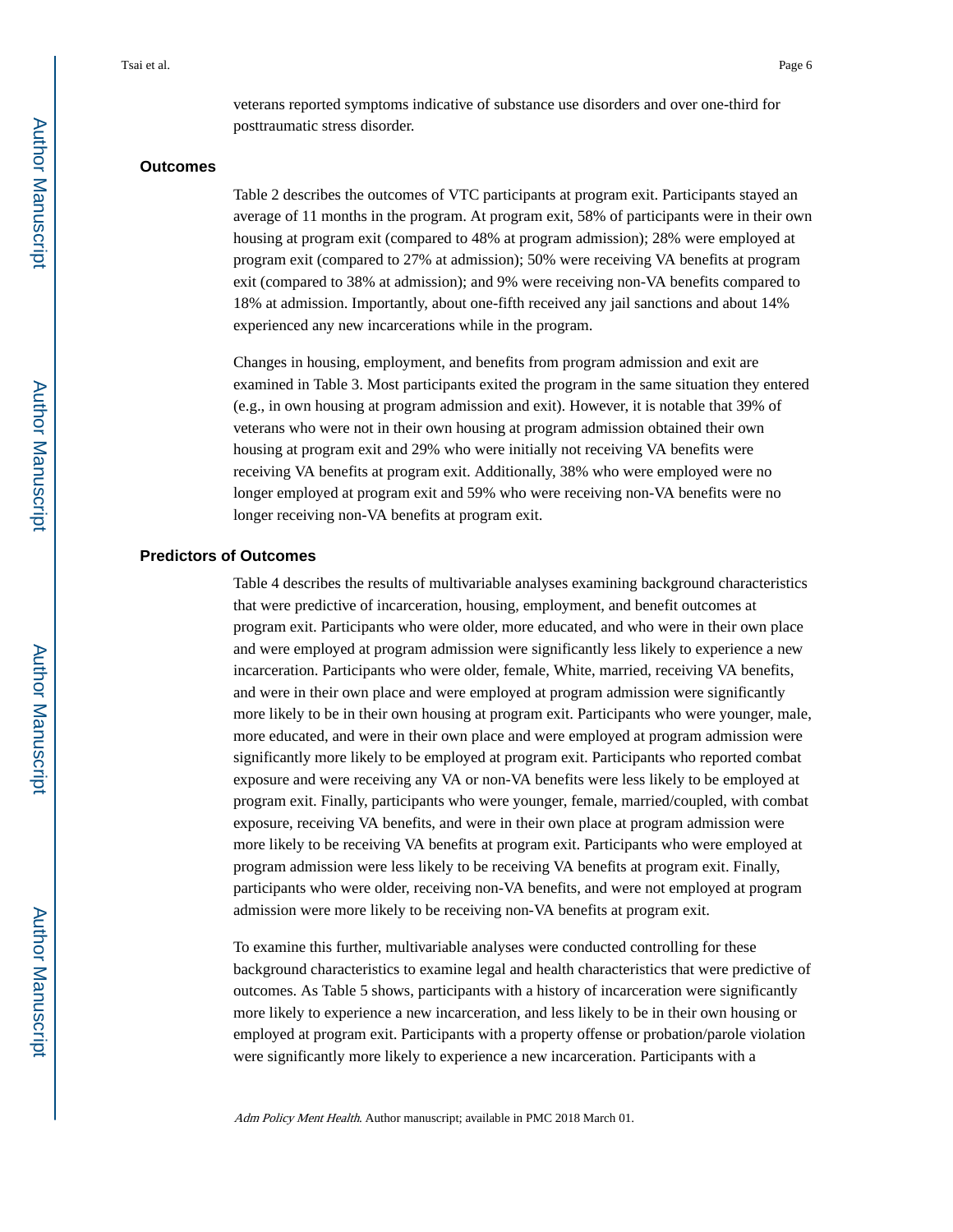property offense were also significantly less likely to be employed at program exit, whereas those with a DUI offense were significantly more likely to be employed at program exit. Participants with alcohol or drug use disorders were significantly more likely to experience a new incarceration. Participants who had PTSD, a history of psychiatric hospitalizations, or more medical problems were less likely to be employed; those with PTSD and a history of psychiatric hospitalizations were more likely to be receiving VA benefits at program exit.

# **Discussion**

This national study of VTC participants shows moderate positive outcomes in various domains, including criminal justice, housing, employment, and VA benefits. Although 20% of VTC participants received jail sanctions during the program, only 14% experienced a new incarceration during an average of nearly 1 year in the program, which is lower than the 23– 46% 1-year recidivism rate found among U.S. prisoners (Durose et al. 2014). However, VTC participants who had a history of past incarcerations were more likely to experience new incarcerations, and so recidivism remains an issue in this population.

Alcohol and drug use problems were also predictive of new incarcerations, which is perhaps not surprising given that drug law violations are the most common type of criminal offense (Motivans 2015) and 60% of individuals arrested for most types of crimes test positive for drugs at the time of their arrest (National Council of Alcoholism and Drug Dependence 2015). Substance abuse treatment is often mandated as part of sentencing in VTCs, but our results suggest many continue to struggle with substance abuse problems in the program underscoring the importance of proper sentencing and tailoring of mandated addiction treatment.

Interestingly, participants with property offenses or probation/parole violations were at higher risk for new incarcerations. Certainly, a probation/parole violation is indicative of a participant's inability to adhere to rules and requirements while out in the community, which may ultimately lead to new infractions and incarcerations. However, it is not clear why participants with property offenses might be at particularly high risk for new incarcerations although we speculate it may be related to the association between property offenses and unemployment (Raphael and Winter-Ebmer 2001) and because property offenses are one of the most common categories of offenses encompassing a broad range of criminal offenses (Motivans 2015).

Notably, there were substantial gains in housing and VA benefits that were observed during the program. The majority of VTC participants were in their own housing at program admission and even more (10% increase) obtained their own housing at program exit. Similarly, 38% of VTC participants were receiving VA benefits at program admission which increased to 50% by program exit. Participants with a history of incarceration were less likely to be housed at program exit, supporting previous studies that have pointed to the link between incarceration and homelessness (McGuire 2007; Tsai et al. 2014). Additionally, participants who received VA benefits were more likely to be in their own housing at program exit, consistent with studies that have found VA service-connection confers reduced risk for homelessness (Edens et al. 2011).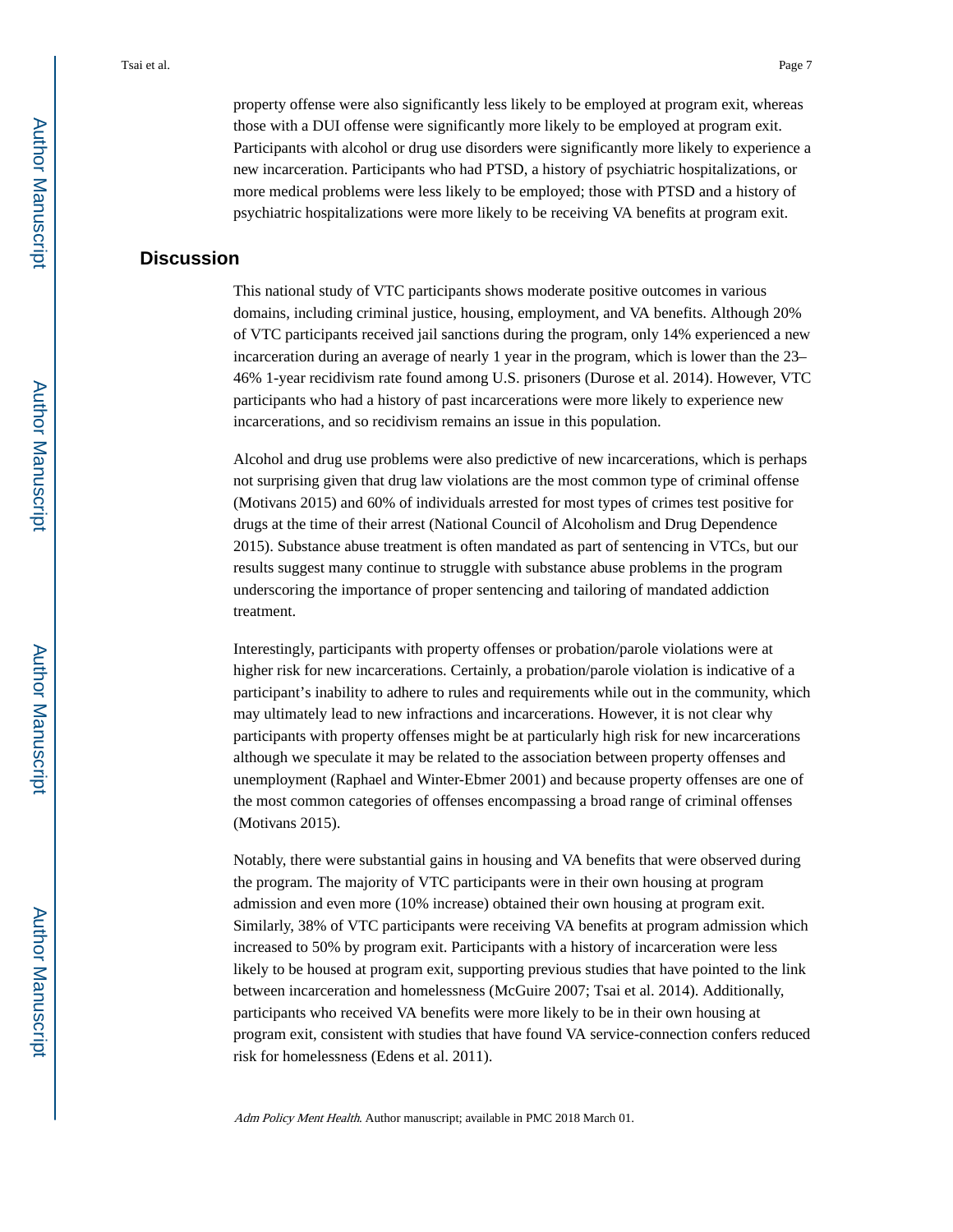VTC outcomes were likely due to a combination of the effectiveness of VJO specialists in engaging VTC participants, treatment adherence of VTC participants, and the quality of services they received. However, further study is needed to tease out the critical elements of each of these components. Additionally, we suggest there is an important need to examine what types of mandated treatments VTCs are requiring for participants. Many VTCs may be using a legal sentencing framework to make decisions about the type, frequency, and duration of mandated treatment, when treatment decisions should be based on evidencebased practices and in consultation with mental health providers.

While we found gains in housing and employment among VTC participants, there was no change in employment from program admission to exit (27–28%). This low rate of employment is important to underscore because employment can be an important part of recovery, and those with criminal histories often face barriers to finding employment (Pager 2003; Western et al. 2001). To the extent that crimes are committed out of financial necessity, obtaining employment and having a steady source of income may presumably help reduce recidivism (Berg and Huebner 2011; Uggen 2000). VTCs are focused on helping participants receive needed mental health and substance abuse treatment, but there have been less direct efforts to help participants obtain employment. Perhaps, VTCs should be further encouraged to provide vocational assistance to participants through their partnerships with VA medical centers that have many resources, including the compensated work program and supported employment (U.S. Department of Veterans Affairs 2016).

Finally, we found that participants who were receiving VA or non-VA benefits were less likely to be employed. Studies have suggested that VA disability compensation and other public benefits can be a disincentive to employment (Maestas et al. 2012; Tsai and Rosenheck 2013, 2016) and so special efforts to help participants overcome any disincentives are worth exploring. Participants who were receiving VA benefits reported more medical and mental health problems so certainly this is a high-need group. However, a large body of studies have shown that people with various physical and mental disabilities can and want to work, and many derive major health benefits from working (Bond 2004; Pawłowska-Cyprysiak et al. 2013).

Several limitations of the study are worth noting. This study did not include a control group because we were focused on identifying veteran characteristics that predicted positive outcomes in VTCs. The lack of a control group allows for threats to internal validity, such as history effects, regression to the mean, and other confounding variables. VA administrative data collected on veterans were mostly based on self-report; assessment of psychiatric diagnoses was preliminary and made by VJO specialists. Our study lacked data on the characteristics of VTCs (e.g., size, target population, operations), so we were not able to compare features of different VTCs and their effects on veteran outcomes. Unlike previous studies that have conducted detailed inventories of the VTCs themselves, (Baldwin 2015a, b), our study provides detailed information about individual veteran characteristics and outcomes, and serves as a complement to those descriptive VTC studies.

Our study included criminal justice-involved veterans in the VJO program during a specified time period so our sample may not represent all criminal justice-involved veterans or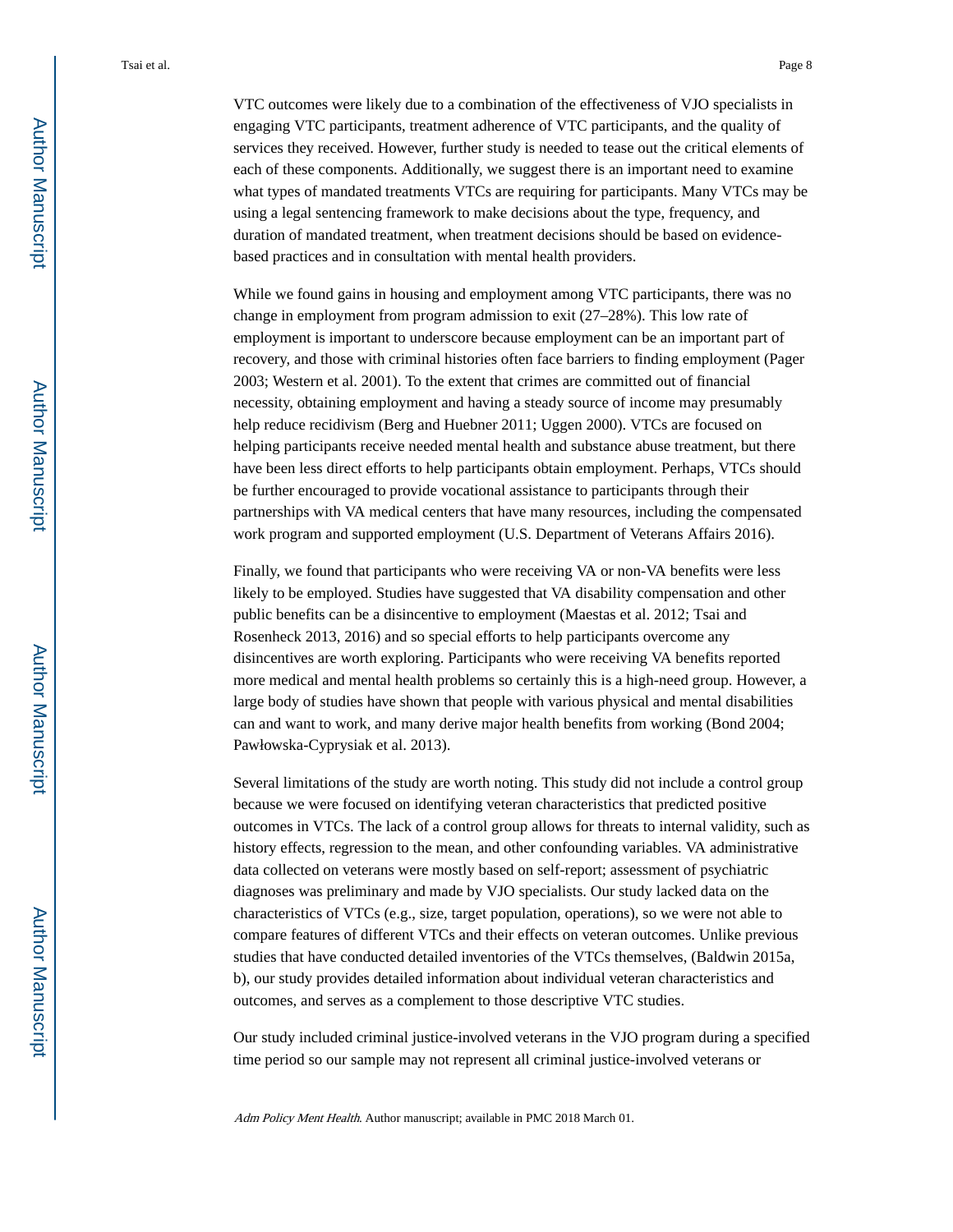veterans in the VJO program. Our analyses were based on data collected at program admission and exit, and did not include fluctuations in outcomes between time-points. We also dichotomized many outcomes based on what we judged to be optimal outcomes (e.g., in own housing versus staying at someone else's house). These limitations notwithstanding, this study presents a national picture of VTC participants and highlights the importance of further developing and supporting substance abuse treatment and vocational training among this population.

# **Acknowledgments**

**Funding:** No specific funding was provided for this study.

# **References**

- Baldwin JM. Investigating the programmatic attack: A national survey of veterans treatment courts. Journal of Criminal Law and Criminology. 2015a; 105(3):705–751.
- Baldwin JM. Whom do they serve? A national examination of veterans treatment court participants and their challenges. Criminal Justice Policy Review. 2015b; doi: 10.1177/0887403415606184
- Berg MT, Huebner BM. Reentry and the ties that bind: An examination of social ties, employment, and recidivism. Justice Quarterly. 2011; 28(2):382–410.
- Bond GR. Supported employment: Evidence for an evidence-based practice. Psychiatric Rehabilitation Journal. 2004; 27(4):345–359. [PubMed: 15222147]
- Bronson, J., Carson, A., Noonan, M., Berzofsky, M. Veterans in Prison and Jail, 2011–12. 2015. Retrieved from <http://www.bjs.gov/index.cfm?ty=pbdetail&iid=5479>
- Clark S, McGuire J, Blue-Howells J. Development of veterans treatment courts: Local and legislative initiatives. Drug Court Review. 2010; 7:171–208.
- Durose, MR., Cooper, AD., Snyder, HN. Recidivism of Prisoners Released in 30 States in 2005: Patterns from 2005 to 2010. 2014. Retrieved from Washington, DC: [http://www.bjs.gov/](http://www.bjs.gov/content/pub/pdf/rprts05p0510.pdf) [content/pub/pdf/rprts05p0510.pdf](http://www.bjs.gov/content/pub/pdf/rprts05p0510.pdf)
- Edens EL, Kasprow W, Tsai J, Rosenheck RA. Association of substance use and VA service-connected disability benefits with risk of homelessness among veterans. American Journal of Addictions. 2011; 20(5):412–419.
- Flatley B, Clark S, Rosenthal J, Blue-Howells J. Veterans Court Inventory 2016 Update: Characteristics of and VA involvement in Veterans Treatment Courts and other Veteran-focused court programs from the Veterans Justice Outreach Specialist Perspective. 2017 Retrieved from Washington, DC.
- Hartley RD, Baldwin JM. Waging war on recidivism among justice-involved veterans: An impact evaluation of a large urban veterans treatment court. Criminal Justice Policy Review. 2016; doi: 10.1177/0887403414562602
- Knudsen KJ, Wingenfeld S. A specialized treatment court for veterans with trauma exposure: Implications for the field. Community Mental Health Journal. 2016; 52(2):127–135. [PubMed: 25682282]
- Maestas, N., Mullen, K., Strand, A. Does disability insurance receipt discourage work? Using examiner assignment to estimate causal effects of SSDI receipt. 2012. Retrieved from Ann Arbor, MI.<http://www.mrrc.isr.umich.edu/publications/papers/pdf/wp241.pdf>
- McGuire J. Closing a front door to homelessness among veterans. Journal of Primary Prevention. 2007; 28(3–4):389–400. [PubMed: 17549637]
- McGuire, J., Clark, S., Blue-Howells, J., Coe, C. An inventory of VA involvement in Veterans courts, dockets and tracks (White paper). 2013. Retrieved from [http://www.justiceforvets.org/sites/default/](http://www.justiceforvets.org/sites/default/files/files/An%20Inventory%20of%20VA%20involvement%20in%20Veterans%20Courts.pdf) [files/files/An%20Inventory%20of%20VA%20involvement%20in%20Veterans%20Courts.pdf](http://www.justiceforvets.org/sites/default/files/files/An%20Inventory%20of%20VA%20involvement%20in%20Veterans%20Courts.pdf)
- Motivans, MA. Federal Justice Statistics, 2012-Statistical Tables. 2015. Retrieved from Washington, DC:<http://www.bjs.gov/index.cfm?ty=pbdetail&iid=5217>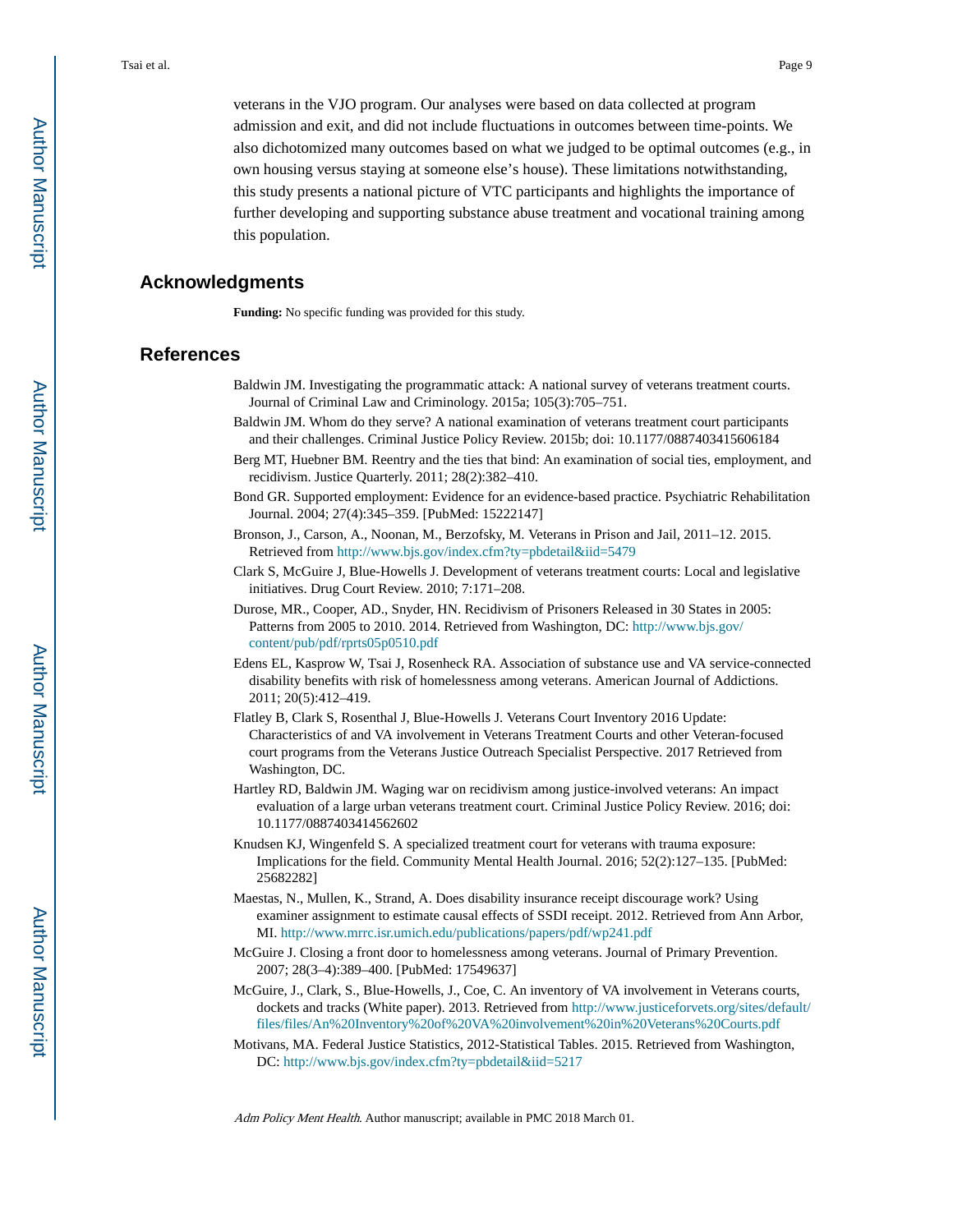- National Council of Alcoholism and Drug Dependence. Alcohol, drugs and crime. 2015. Retrieved from <https://www.ncadd.org/about-addiction/addiction-update/alcohol-drugs-and-crime>
- Pager D. The mark of a criminal record. American Journal of Sociology. 2003; 108(5):937–975.
- Pawłowska-Cyprysiak K, Konarska M, ołnierczyk-Zreda D. Self-perceived quality of life of people with physical disabilities and labour force participation. International Journal of Occupational Safety and Ergonomics. 2013; 19(2):185–194. [PubMed: 23759190]
- Raphael S, Winter-Ebmer R. Identifying the effect of unemployment on crime. Journal of Law and Economics. 2001; 44(1):259–283.
- Russell RT. Veterans treatment court: A proactive approach. New England Journal on Criminal and Civil Confinement. 2009; 35:357–372.
- Tsai J, Flatley B, Kasprow WJ, Clark S, Finlay A. Diversion of veterans with criminal justice involvement to treatment courts: participant characteristics and outcomes. Psychiatric services. 2016; 68(4):375–383. DOI: 10.1176/appi.ps.201600233. [PubMed: 27903139]
- Tsai J, Rosenheck RA. Examination of Veterans Affairs disability compensation as a disincentive for employment in a population-based sample of veterans under age 65. Journal of Occupational Rehabilitation. 2013; 23(4):504–512. [PubMed: 23358807]
- Tsai J, Rosenheck RA. Psychosis, lack of job skills, and criminal history: Associations with employment in two samples of homeless men. Psychiatric Services. 2016; 67(6):671–675. [PubMed: 26766756]
- Tsai J, Rosenheck RA, Kasprow WJ, McGuire JF. Homelessness in a national sample of incarcerated veterans in state and federal prisons. Administration and Policy in Mental Health and Mental Health Services Research. 2014; 41(3):360–367. [PubMed: 23512110]
- Uggen C. Work as a turning point in the life course of criminals: A duration model of age, employment, and recidivism. American Sociological Review. 2000; 65(4):529–546.
- U.S. Department of Veterans Affairs. Veterans justice outreach. 2015. Retrieved from [http://](http://www.va.gov/homeless/vjo.asp) [www.va.gov/homeless/vjo.asp](http://www.va.gov/homeless/vjo.asp)
- U.S. Department of Veterans Affairs. Vocational rehabilitation and employment. 2016. Retrieved from <http://www.benefits.va.gov/vocrehab/index.asp>
- Western B, Kling JR, Weiman DF. The labor market consequences of incarceration. Crime & Delinquency. 2001; 47(3):410–427.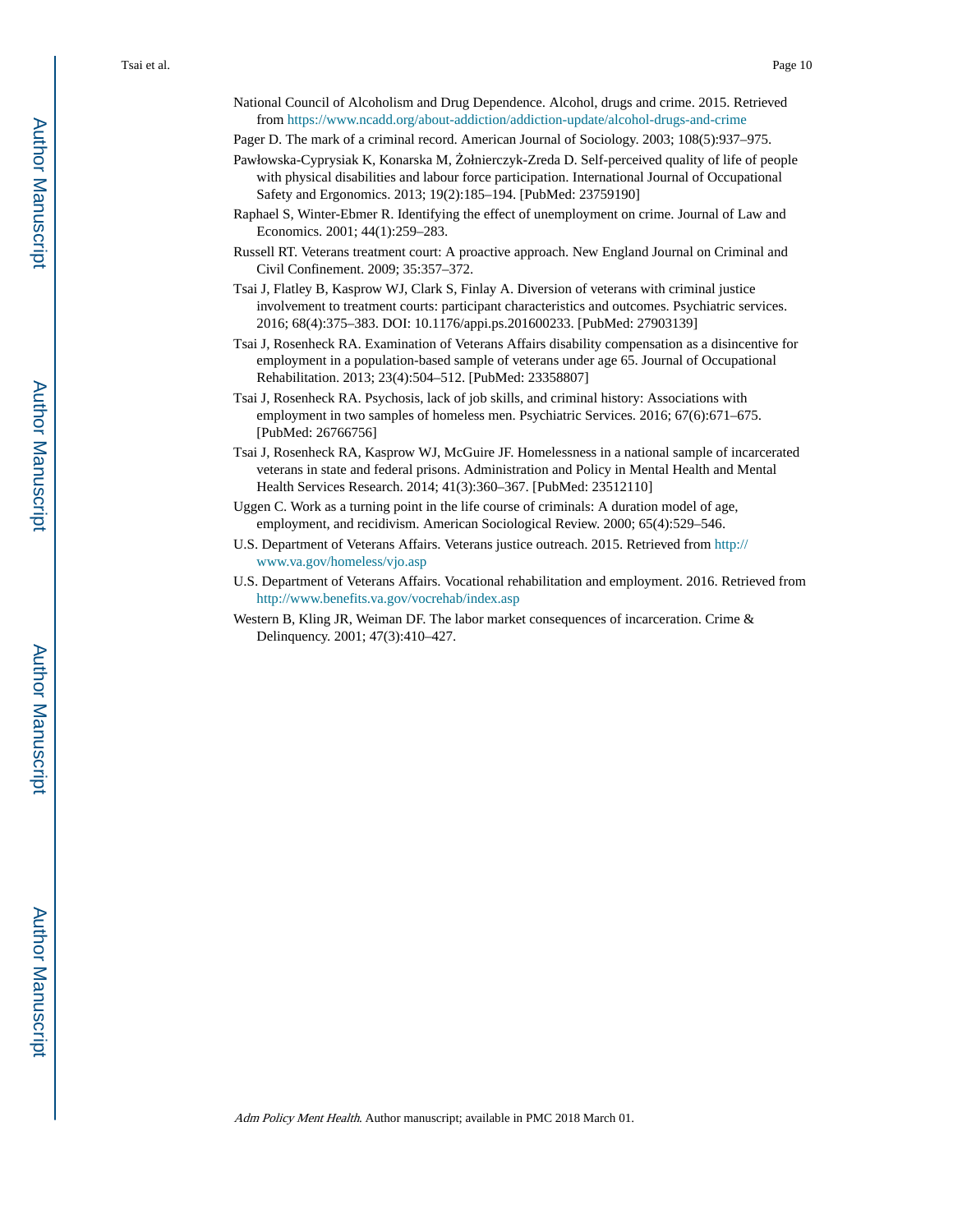Admission characteristics of veterans treatment court participants  $(N = 7931)$ 

| Sociodemographics                                       | Mean/n $(SD/\%)$ |
|---------------------------------------------------------|------------------|
| Age                                                     | 43.7 (13.9)      |
| Male                                                    | 7517 (94.8%)     |
| Race                                                    |                  |
| White                                                   | 5211 (65.7%)     |
| <b>Black</b>                                            | 2063 (26.0%)     |
| Other                                                   | 657 (8.3%)       |
| Married/coupled                                         | 1934 (24.4%)     |
| Years of education                                      | 13.2(1.8)        |
| Monthly income                                          | 1400.7 (2250.7)  |
| Military history                                        |                  |
| Theatre of operations                                   |                  |
| WWII/Korean War                                         | 31 (0.4%)        |
| Vietnam War                                             | 909 (11.5%)      |
| Persian Gulf War                                        | 617 (7.8%)       |
| Afghanistan/Iraq                                        | 2800 (35.3%)     |
| Other                                                   | 667 (8.4%)       |
| None                                                    | 2907 (36.7%)     |
| Combat exposure                                         | 3763 (47.4%)     |
| Public benefits                                         |                  |
| Any VA financial benefits <sup>a</sup>                  | 3017 (38.0%)     |
| Any non-VA financial benefits <sup><math>b</math></sup> | 1392 (17.6%)     |
| Psychosocial status                                     |                  |
| Nights stayed in past month                             |                  |
| Own place                                               | 14.8 (14.7)      |
| Someone else's place                                    | 7.1(12.2)        |
| Residential/transitional                                | 2.1(7.1)         |
| Institution                                             | 3.6(8.9)         |
| Homeless                                                | 1.4(5.8)         |
| In own housing                                          | 3781 (47.7%)     |
| Employment history, past 3 years                        |                  |
| Employed                                                | 3333 (42.0%)     |
| Unemployed                                              | 1956 (24.7%)     |
| Vocational rehabilitation                               | 29 (0.4%)        |
| Disabled/retired                                        | 2439 (30.8%)     |
| Any employment in past month                            | 2138 (27.0%)     |
| Legal status                                            |                  |
| Incarceration history                                   |                  |
| None                                                    | 1427 (18.0%)     |
| 1 year or less                                          | 5175 (65.3%)     |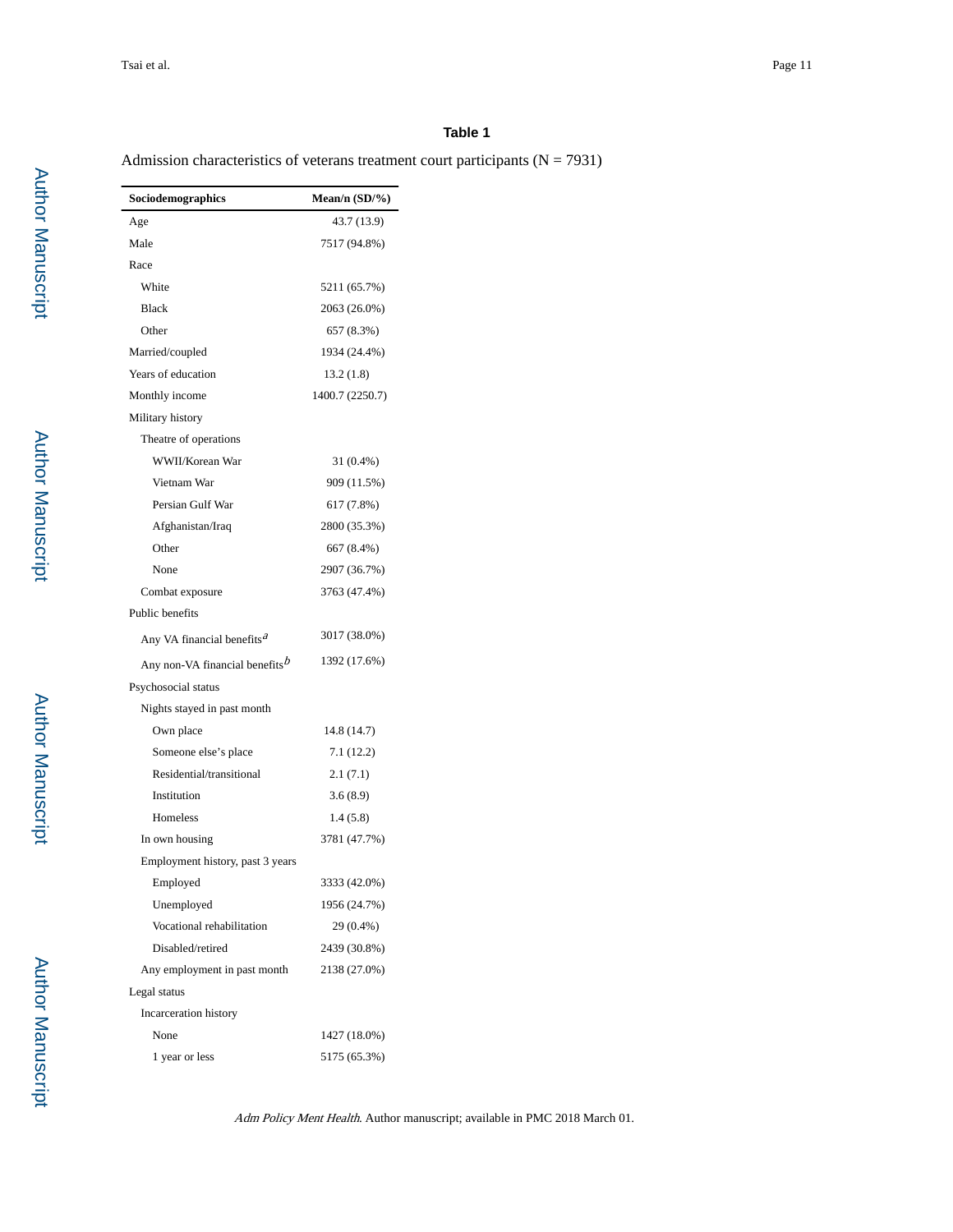| Sociodemographics                | Mean/n $(SD/\%)$ |
|----------------------------------|------------------|
| More than 1 year                 | 1329 (16.8%)     |
| Current legal offense(s)         |                  |
| Violent                          | 1703 (21.5%)     |
| Property                         | 1129 (14.2%)     |
| Drug                             | 1804 (22.7%)     |
| Public order                     | 2787 (35.1%)     |
| Probation/parole violation       | 523 (6.6%)       |
| Other                            | 676 (8.5%)       |
| Driving under influence          | 2498 (31.5%)     |
| Domestic dispute                 | 1244 (15.7%)     |
| Child support issues             | 436 (5.5%)       |
| <b>Health</b> status             |                  |
| Total no. of medical conditions  | .7(0.9)          |
| Preliminary diagnoses            |                  |
| Alcohol use disorder             | 4368 (55.1%)     |
| Drug use disorder                | 2980 (37.6%)     |
| Psychotic disorder               | 367 (4.6%)       |
| Bipolar disorder                 | 615 (7.8%)       |
| Other affective disorder         | 2572 (32.4%)     |
| Posttraumatic stress disorder    | 2977 (37.5%)     |
| Other anxiety disorder           | 1701 (21.4%)     |
| Any psychiatric hospitalizations | 2672 (33.7%)     |

a Among those receiving VA financial benefits, 46.5% reported compensation for a service-connected psychiatric condition, 48.7% reported compensation for other service-connected condition, and 9.4% reported a non-service connected pension

b<br>Among those receiving non-VA financial benefits, 22.4% reported receiving supplemental security income, 59.9% reported social security disability income, .9% private disability insurance, 14.7% unemployment insurance, 1.0% temporary assistance for needy families, and 2.6% for general assistance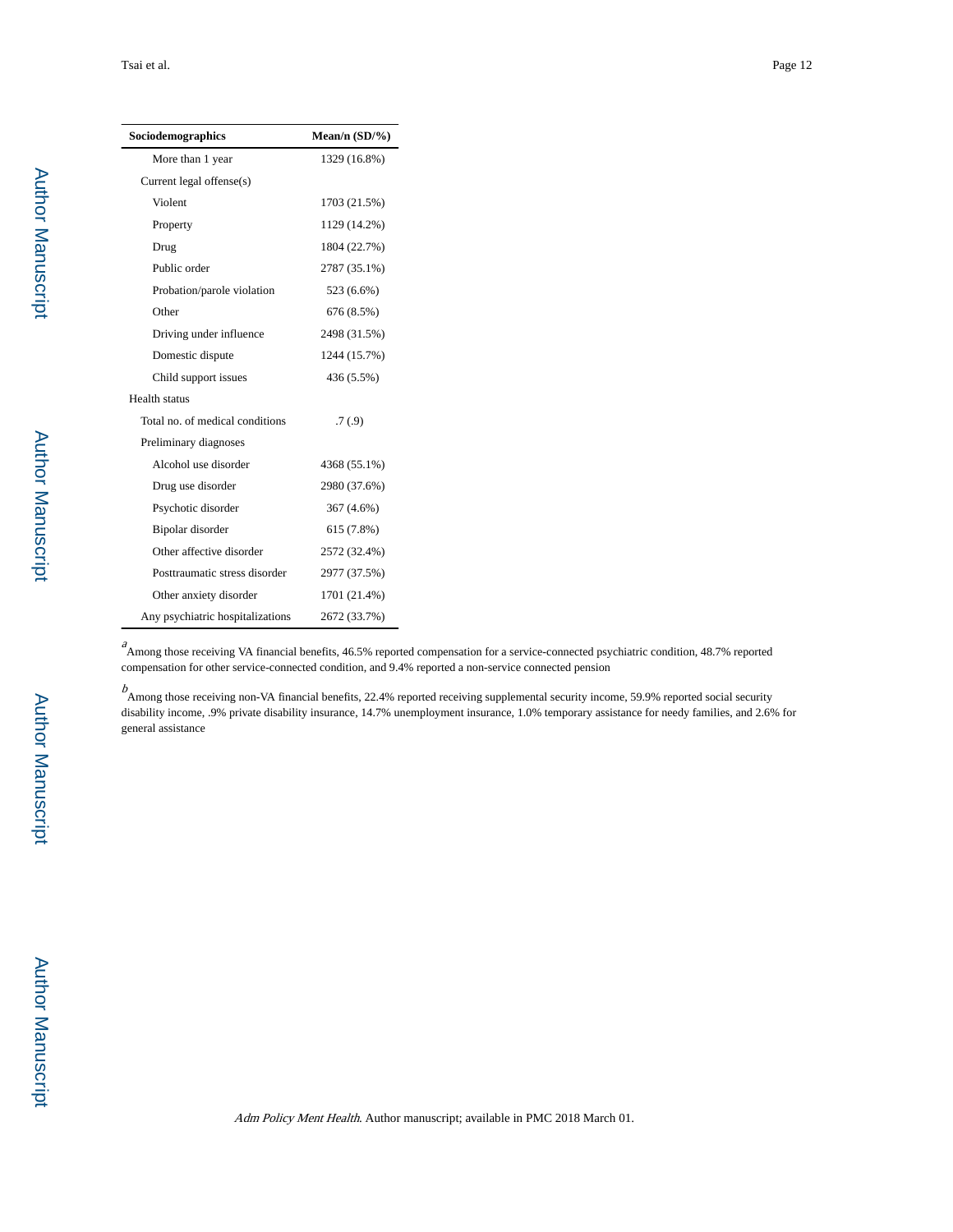Outcomes of veterans treatment court participants  $(N = 7931)$ 

| <b>Outcomes</b>                   | Mean/n $(SD/\%)$ |
|-----------------------------------|------------------|
| Days in the program               | 329.5 (221.5)    |
| No. of jail sanctions             | .40(1.6)         |
| Any jail sanctions                | 1607 (20.3%)     |
| No. of new incarceration episodes | .21(0.76)        |
| Any new incarceration episode     | 1103 (13.9%)     |
| In own housing                    | 4561 (57.5%)     |
| Employed                          | 2211 (27.9%)     |
| Received VA benefits              | 3950 (49.8%)     |
| Received non-VA benefits          | 739 (9.3%)       |
| Total income                      | \$960.4 (1847.9) |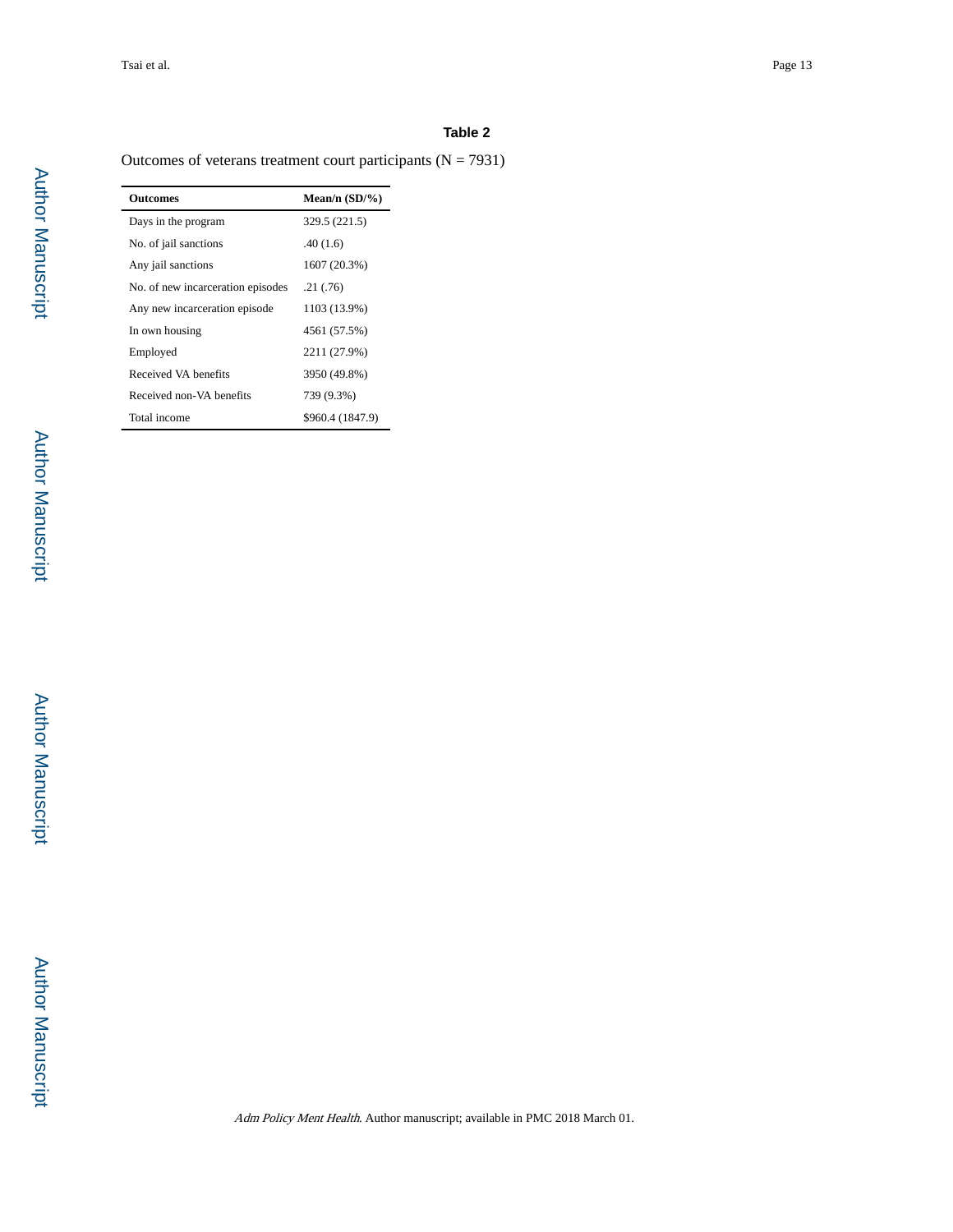# Changes in outcomes from program admission to exit  $(N = 7931)$

|                                          | Own housing at program exit    | Not own housing at program exit    |
|------------------------------------------|--------------------------------|------------------------------------|
| Own housing at program admission (row %) | 2932 (77.5%)                   | 849 (22.5%)                        |
| Not in own housing at program admission  | 1629 (39.3%)                   | 2521 (60.7%)                       |
|                                          | Employed at program exit       | Not employed at program exit       |
| Employed at program admission            | 1333 (62.3%)                   | 805 (37.7%)                        |
| Not employed at program admission        | 878 (15.2%)                    | 4915 (84.8%)                       |
|                                          | VA benefits at program exit    | No VA benefits at program exit     |
| VA benefits at program admission         | 2549 (84.5%)                   | 468 (15.5%)                        |
| No VA benefits at program admission      | 1401 (28.5%)                   | 2549 (84.5%)                       |
|                                          | Other benefits at program exit | No other benefits at program exit. |
| Other benefits at program admission      | 565 (40.6%)                    | 827 (59.4%)                        |
| No other benefits at program admission   | 174 (2.7%)                     | 6365 (97.3%)                       |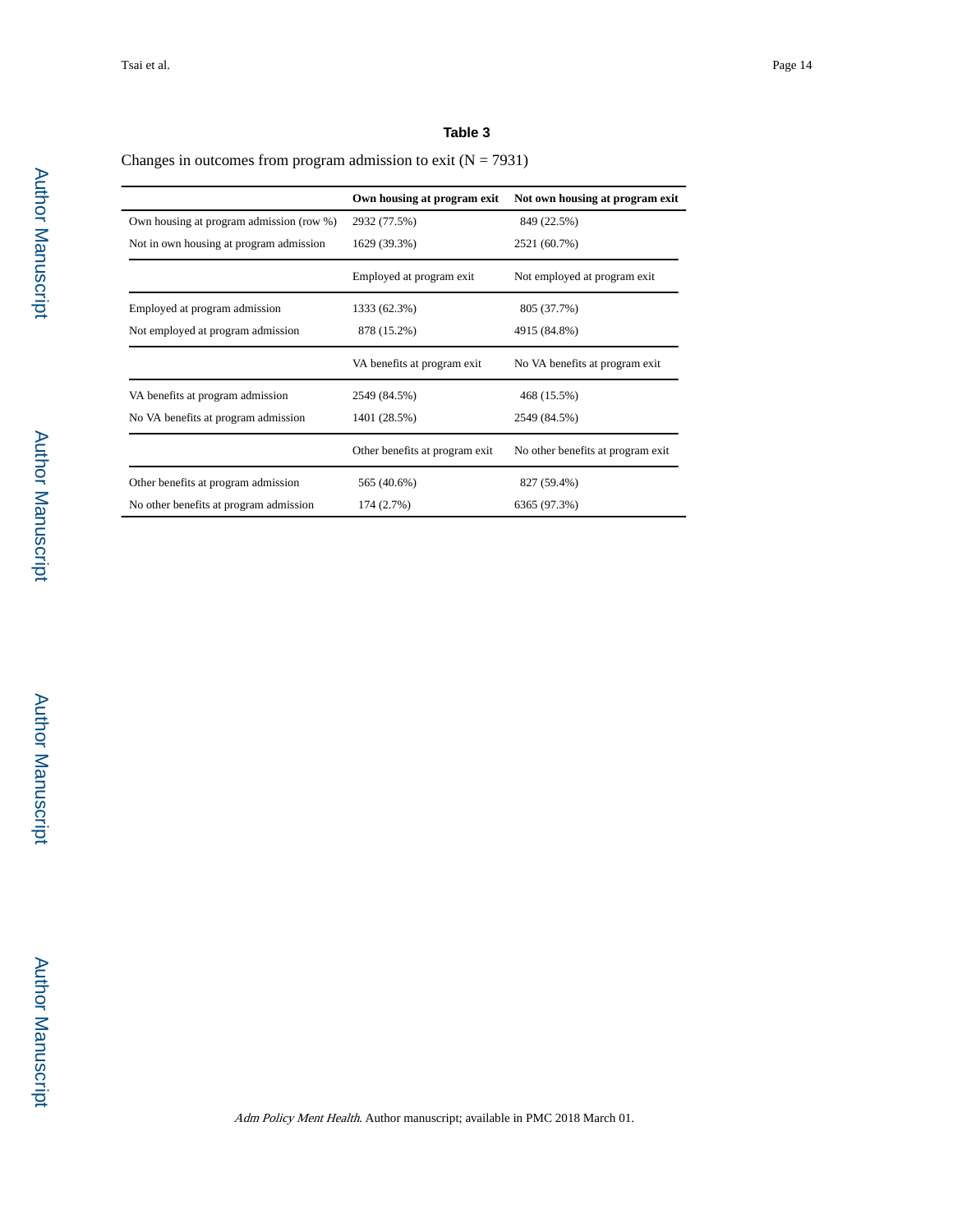| ì |
|---|
|   |
|   |
|   |
|   |
|   |
|   |
|   |
|   |
|   |
|   |
| ï |
| ı |

Background characteristics predictive of outcomes in veterans treatment courts, controlling for site  $(N = 7931)$ Background characteristics predictive of outcomes in veterans treatment courts, controlling for site (N = 7931)

|                                | Any new incarceration<br>Odds ratio (99% CI) | Odds ratio (99% CI)<br>In own housing | Odds ratio (99% CI)<br>Employed  | Odds ratio (99% CI)                | Receiving VA benefits Receiving non-VA benefits<br>Odds ratio (99% CI) |
|--------------------------------|----------------------------------------------|---------------------------------------|----------------------------------|------------------------------------|------------------------------------------------------------------------|
| Age                            | $99(.98-.99)$ **                             | $1.02(1.01-1.03)$ <sup>**</sup>       | $37(.97-98)^{**}$                | $***$ (98-98) $*$                  | $1.04(1.03-1.05)$ <sup>**</sup>                                        |
| Male                           | $1.04(0.68 - 1.58)$                          | $-69(.50-95)$                         | $1.55(1.08 - 2.23)$ <sup>*</sup> | $.63(.45-.88)$ <sup>**</sup>       | $.95(.49 - 1.83)$                                                      |
| White                          | 89 (.73-1.08)                                | $1.09(0.94 - 1.27)$                   | $1.06(.89 - 1.27)$               | $1.03(87 - 1.21)$                  | $1.03(.78 - 1.38)$                                                     |
| Married/coupled                | 96 (.77-1.21)                                | $1.70(1.43 - 2.01)^{***}$             | $1.05(87 - 1.26)$                | $1.25(1.05-1.50)$ <sup>*</sup>     | $1.24(.91 - 1.68)$                                                     |
| Years of education             | $.93(.89-.98)$ <sup>*</sup>                  | 1.03 (.99-1.07)                       | $1.06(0.98 - 1.11)^{***}$        | $1.02(.98 - 1.06)$                 | $(10.1 - 68)$ (.89-1)                                                  |
| Combat exposure                | 96 (.79-1.17)                                | $1.13(97-1.31)$                       | $80(.67 - .95)$ <sup>*</sup>     | $1.78(1.51-2.09)$ <sup>**</sup>    | $1.11(.83 - 1.48)$                                                     |
| Any VA financial benefits      | 98 (.81-1.19)                                | $1.24(1.07-1.43)$ <sup>**</sup>       | $.55(.46 - .65)$ <sup>**</sup>   | $13.52(11.43-15.97)$ <sup>**</sup> | $1.14(.86-1.50)$                                                       |
| Any non-VA financial benefits  | $.91(.71 - 1.17)$                            | 1.11 (.92-1.34)                       | $.43(.32-.56)$ <sup>**</sup>     | .99 (.80-1.22)                     | $19.38(14.63 - 25.69)$ **                                              |
| Own place at program admission | $.48(.39-.59)$ <sup>**</sup>                 | $4.84(4.17 - 5.60)$ <sup>**</sup>     | $1.47(1.24 - 1.74)^{***}$        | $1.27(1.08-1.49)$ <sup>**</sup>    | $1.26(.95 - 1.67)$                                                     |
| Employed at program admission  | $58(.45-.73)$ <sup>**</sup>                  | $1.27(1.08-1.51)$ <sup>*</sup>        | $6.86$ (5.79-8.13) <sup>**</sup> | $.65(.54-.77)$ <sup>**</sup>       | $.28(.16-.49)$ <sup>**</sup>                                           |
| $p < 0.01$ ,                   |                                              |                                       |                                  |                                    |                                                                        |
| $* *$                          |                                              |                                       |                                  |                                    |                                                                        |

\*\* p < .001